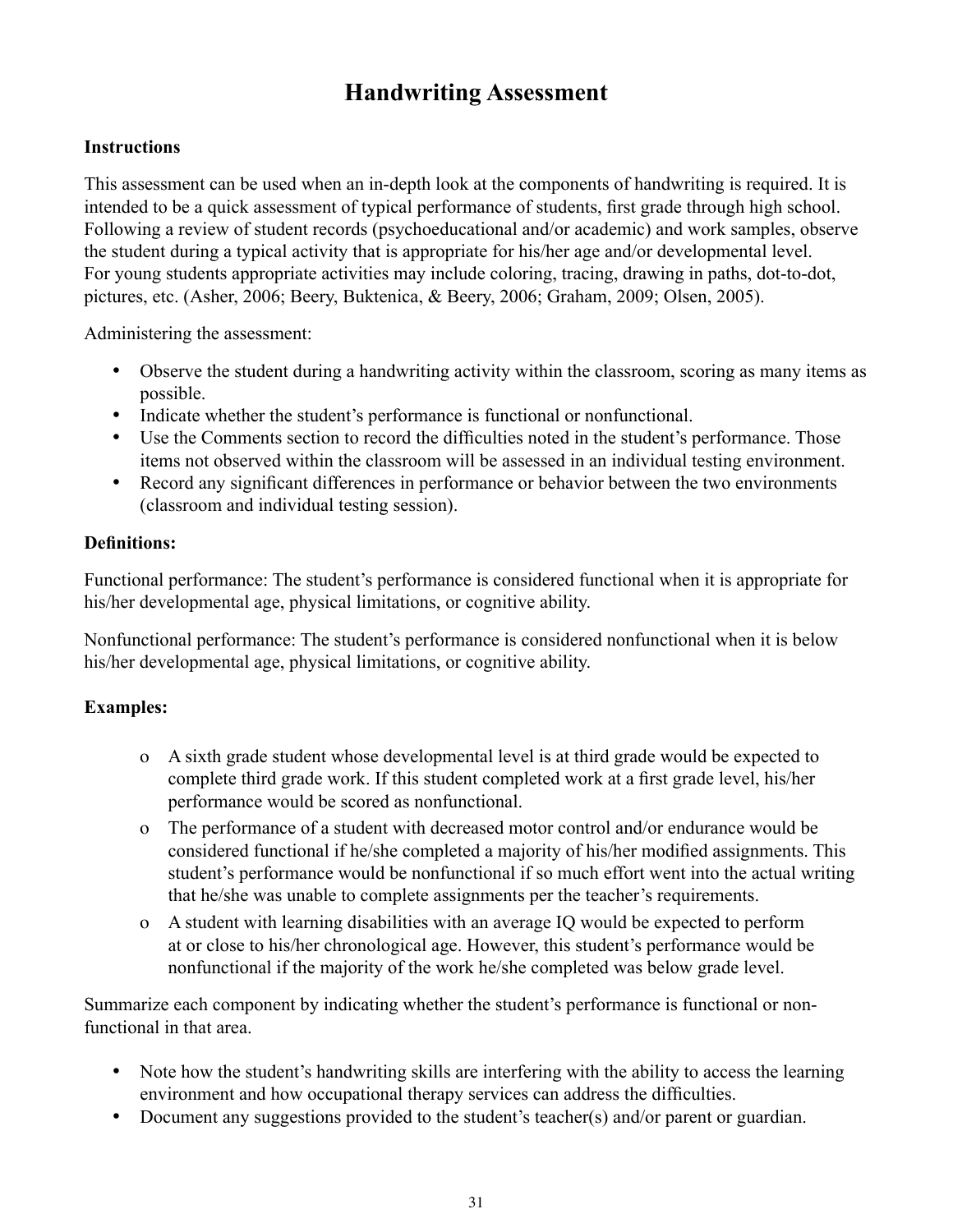# **Handwriting Assessment**

| Name:               |         | <b>Student Number:</b> |
|---------------------|---------|------------------------|
| Date of Assessment: | D.O.B.: | Age:                   |
| Grade:              |         |                        |
| School:             |         | <b>ESE Services:</b>   |

# **Check to indicate whether the student's performance is functional or non-functional:**

| FUNCTIONAL | POSTURAL COMPONENTS                                                        | <b>EUNCTIONAL</b><br>NON- | <b>COMMENTS</b> |
|------------|----------------------------------------------------------------------------|---------------------------|-----------------|
|            | Chair size appropriate (feet fully supported and hips<br>at back of chair) |                           |                 |
|            | Desk height/writing surface distance $(1-2)$ above                         |                           |                 |
|            | bent elbow)                                                                |                           |                 |
|            | Upright sitting posture                                                    |                           |                 |
|            | Posture maintained for duration of activity                                |                           |                 |
|            | Posture maintained with increased activity demands                         |                           |                 |
|            | Posture adjusted during activity                                           |                           |                 |

# **Component summary: □ Functional Nonfunctional**

| FUNCTIONAL | FINE MOTOR COMPONENTS                                | <b>FUNCTIONAL</b><br>NON- | <b>COMMENTS</b> |
|------------|------------------------------------------------------|---------------------------|-----------------|
|            | Demonstrates a skilled hand                          |                           |                 |
|            | Stabilizes paper with nondominant hand               |                           |                 |
|            | Positions the writing instrument in preparation for  |                           |                 |
|            | drawing, coloring, or writing                        |                           |                 |
|            | Demonstrates functional pencil grasp (dynamic        |                           |                 |
|            | grasp of any style)                                  |                           |                 |
|            | Stabilizes side of hand, wrist, and forearm on       |                           |                 |
|            | writing surface                                      |                           |                 |
|            | Maintains grasp with adequate strength for duration  |                           |                 |
|            | of the activity                                      |                           |                 |
|            | Maintains functional grasp with increased activity   |                           |                 |
|            | demands                                              |                           |                 |
|            | Turns pencil around to erase without assistance from |                           |                 |
|            | the other hand or another surface                    |                           |                 |
|            | Demonstrates adequate control of the writing         |                           |                 |
|            | instrument (dot-to-dot activities, mazes/pathways)   |                           |                 |
|            | Moves an object from palm to fingers                 |                           |                 |

# **Component summary: □ Functional Nonfunctional**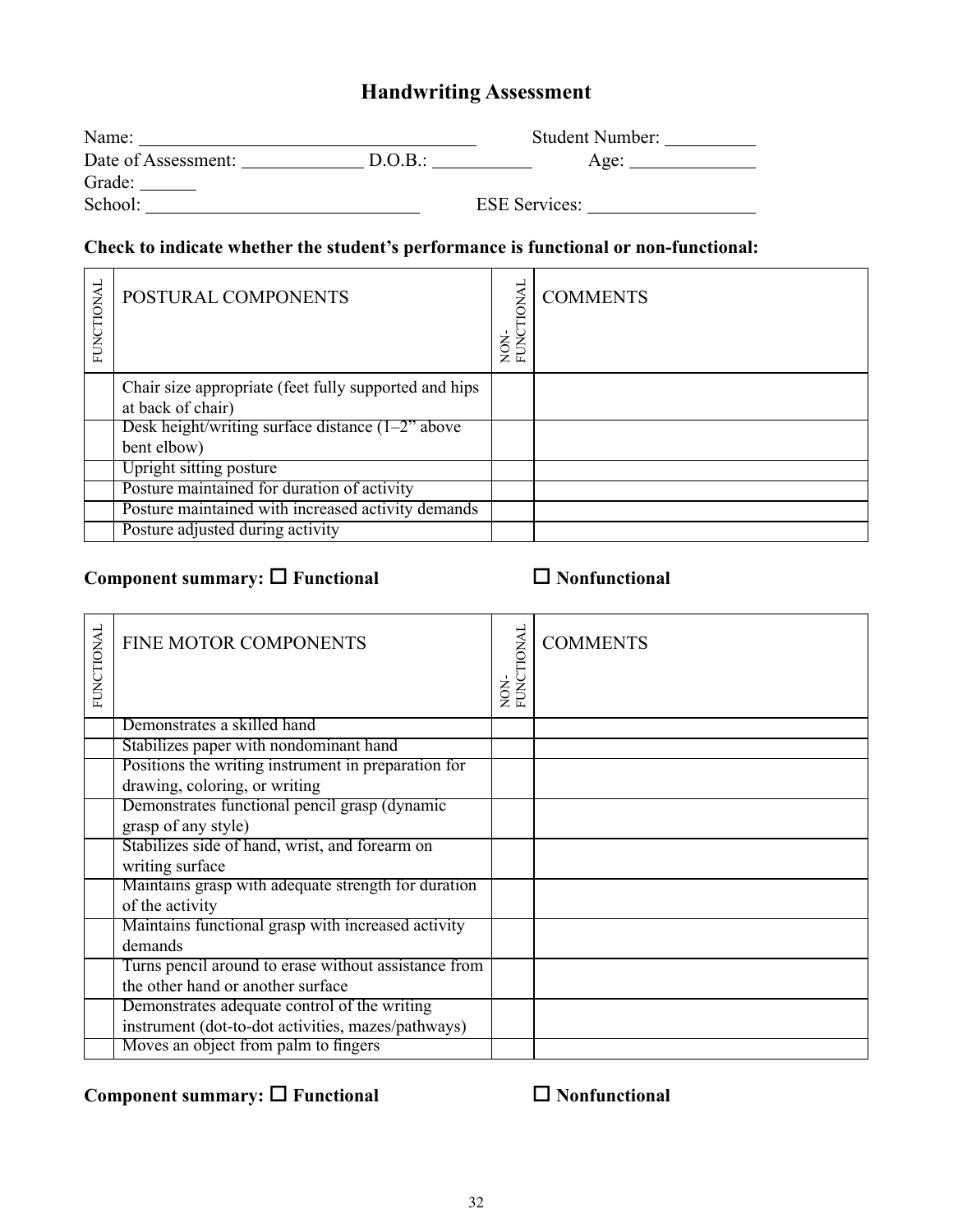| <b>FUNCTIONAL</b> | <b>VISUAL-PERCEPTUAL COMPONENTS</b>                       | <b>FUNCTIONAL</b><br>NON- | <b>COMMENTS</b> |
|-------------------|-----------------------------------------------------------|---------------------------|-----------------|
|                   | Recognizes strokes $(I, -, O, +, /, \setminus, X,$<br>and |                           |                 |
|                   | forms $(\Box, \Diamond)$                                  |                           |                 |
|                   | Recognizes numbers                                        |                           |                 |
|                   | Recognizes letters                                        |                           |                 |
|                   | Stays within the boundaries of the paper for              |                           |                 |
|                   | activity                                                  |                           |                 |
|                   | Stays within the boundaries of the coloring/              |                           |                 |
|                   | drawing area or writing line for activity                 |                           |                 |
|                   | Uses uniform sizing of shapes, numbers, letters,          |                           |                 |
|                   | or words                                                  |                           |                 |
|                   | Uses uniform spacing between shapes, numbers,             |                           |                 |
|                   | letters, or words                                         |                           |                 |
|                   | Orients and places written information per                |                           |                 |
|                   | teacher requirements                                      |                           |                 |
|                   | Maintains place when copying                              |                           |                 |
|                   | Copies entire word or multiple words without              |                           |                 |
|                   | frequent glancing at model                                |                           |                 |
|                   | Positions ascenders properly above the writing            |                           |                 |
|                   | line                                                      |                           |                 |
|                   | Positions descenders properly below the writing           |                           |                 |
|                   | line                                                      |                           |                 |
|                   | Uses capital and lower case letters appropriately         |                           |                 |
|                   | (not secondary to academic level)                         |                           |                 |
|                   | Aligns math work adequately                               |                           |                 |

### **Component summary: □ Functional Nonfunctional**

| FUNCTIONAL | <b>SENSORY PROCESSING COMPONENTS</b>           | NON-<br>FUNCTIONAL | <b>COMMENTS</b> |
|------------|------------------------------------------------|--------------------|-----------------|
|            | Focuses on task                                |                    |                 |
|            | Completes task (independently or with minimal  |                    |                 |
|            | cuing)                                         |                    |                 |
|            | Completes task within the allotted time        |                    |                 |
|            | Utilizes appropriate crayon, pencil, or eraser |                    |                 |
|            | pressure                                       |                    |                 |
|            | Draws shapes, numbers, letters, or words with  |                    |                 |
|            | vision                                         |                    |                 |
|            | Draws shapes, numbers, letters, or words with  |                    |                 |
|            | vision and then with vision occluded           |                    |                 |
|            | Knows right from left and top from bottom      |                    |                 |

# **Component summary: □ Functional Nonfunctional**